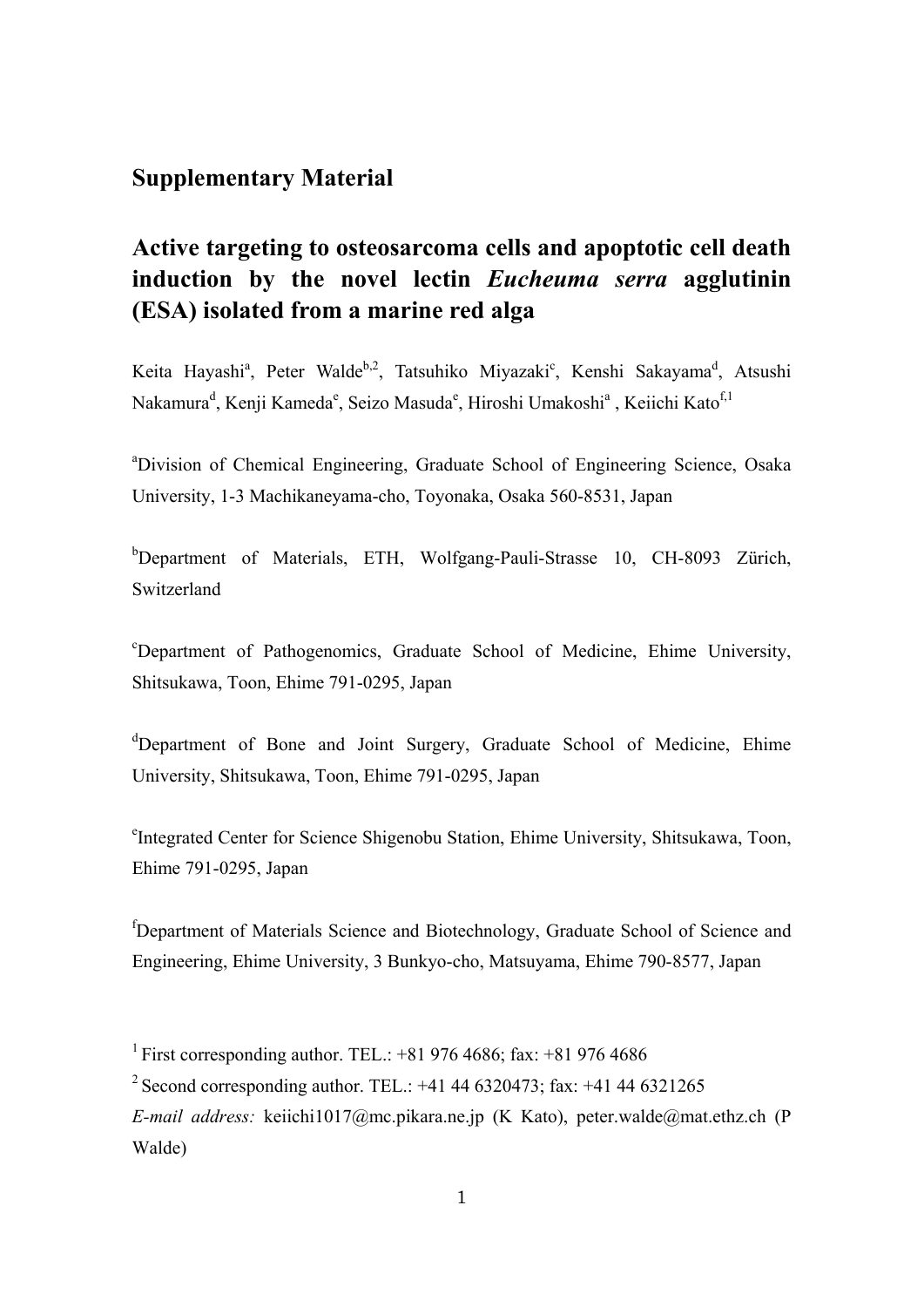# **S-1 Cytotoxicity and binding affinity of either free ESA or Span 80 vesicles immobilized ESA (EV) for normal cells and cancer cells**

 We have already reported [4,6] about the cytotoxicity of either ESA or **EV (**Span 80 vesicles immobilized ESA) for various carcinoma cells and for normal cells, followed by examining the binding affinities of ESA and **EV** to the cells. In these previous studies Colo201 (human colon adenocarcinoma), MCF-7 (human breast adenocarcinoma), Hela (human cervix adenocarcinoma) and HB4C5 (human hybridoma cell line) were used as carcinoma cells, and MCF10-2A (non-tumorigenic epithelial cell line) and normal fibroblast (from the umbilical cord) were used as normal cells.

 As a result, it could be demonstrated that (i) cytotoxicities of ESA and **EV** could hardly be observed for normal cells (MCF10-2A); (ii) while ESA and **EV** specifically bound to carcinoma of Colo201, MCF-7, Hela and HB4C5 cells, ESA and **EV** hardly bound to normal cells (either MCF10-2A or normal fibroblasts from the umbilical cord); (iii) the lower incidence of the binding of either ESA or **EV** to normal cells seems to correlate with a lower toxicity in the case of normal cells. The details are given below.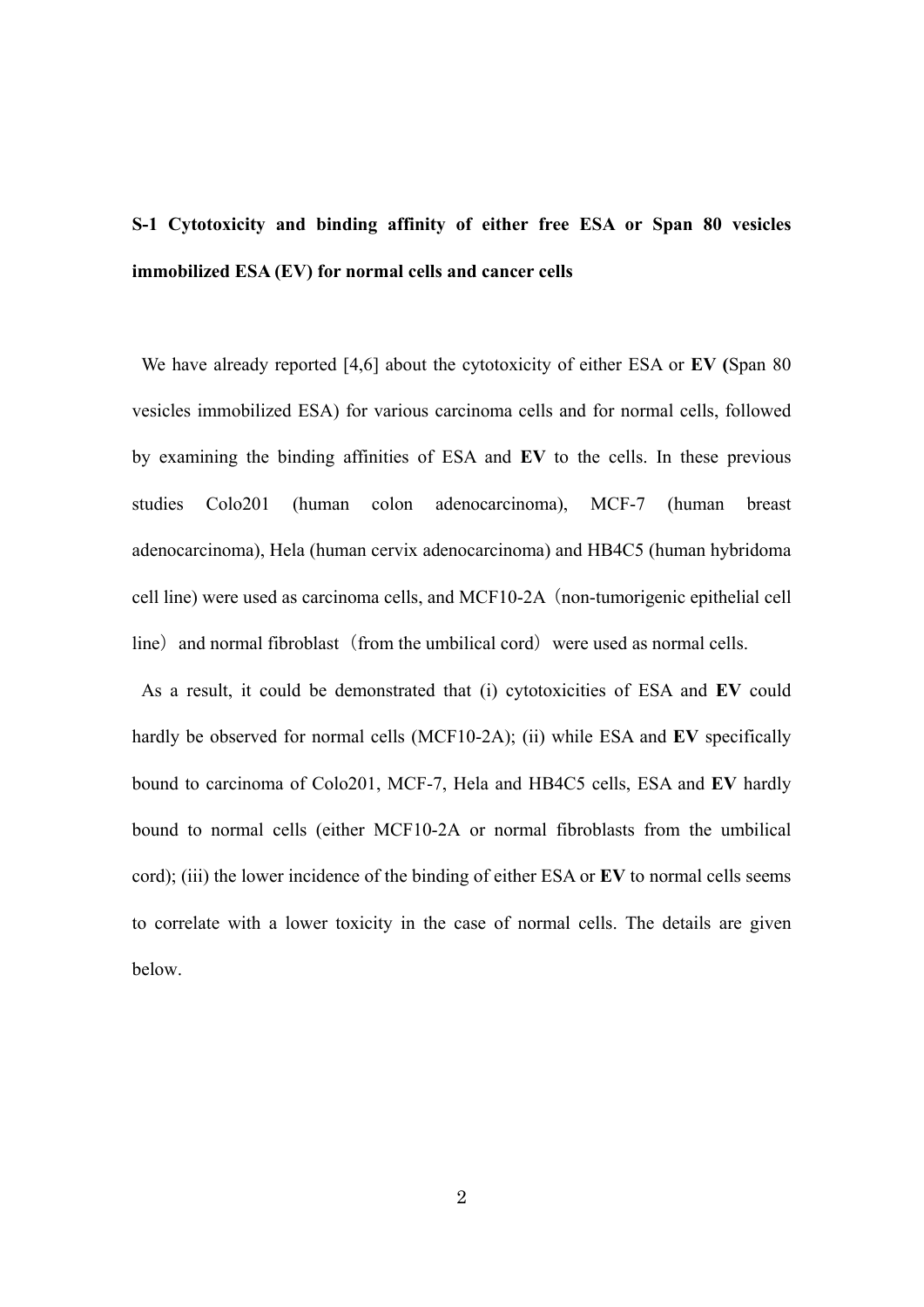## **S-1.1 Cytotoxicity of either free ESA or Span 80 vesicles immobilized ESA (EV) against normal cells and cancer cells**

#### **S-1.1.1 The cytotoxicity of free ESA**

Figure S1 shows the comparison of the effect of free ESA on the cell viabilities of MCF10-2A (normal cells) and of Colo201 (carcinoma cells). The data indicate that cytotoxicity of ESA against MCF10-2A could hardly be observed, while ESA was highly cytotoxic in the case of Colo201 cells.



**Figure S1** Comparison of the effect of free ESA on the cell viability of MCF10-2A cells (normal cells) and on the viability of Colo201 cells (carcinoma cell); the cells were inoculated at  $1.0 \times 10^5$  cells/ml in ERDF medium with 10% FBS and 12.8 µg/ml ESA. The cell number and the cell viability were measured with the trypan blue dye exclusion test on a hemocytometer. The values are means of two separate measurements.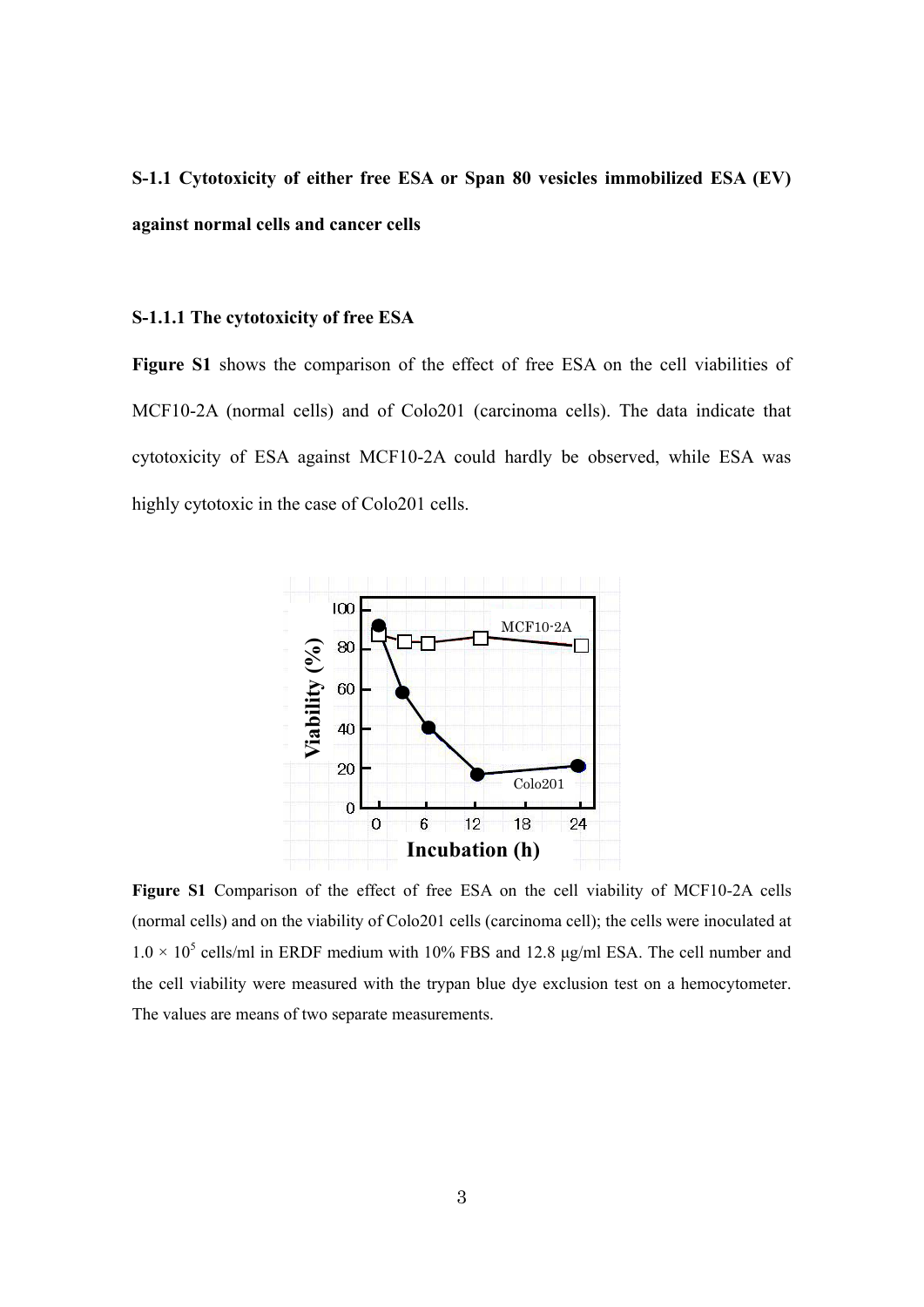#### **S-1.1.2 Cytotoxicity of EV**

The cytotoxicity of **EV** (Span 80 vesicle immobilized ESA) was examined for MCF10-2A and Colo201, see [6]. It was found that the cytotoxicity of **EV** against MCF10-2A could be hardly observed, while strong cytotoxicity for Colo201 was found, similarly to the behavior of free ESA (see above).

### **S-1.2. Binding ability of either free ESA or EV for normal cells and for cancer cell**

#### **S-1.2.1 Cell binding ability of free ESA**

Figure S2 shows a comparison of the laser scanning confocal fluorescent microphotographs of Colo201 cells (as cancer cells) and MCF10-2A cells (as normal cells), which were both pretreated with ESA labeled with FITC. The FITC fluorescence could hardly be observed in the microphotographs of MCF10-2A, while the fluorescence could clearly be observed in the case of Colo201. From these results, ESA was revealed to be able to bind to Colo201 as cancer cell specifically, while binding to MCF10-2A did not occur.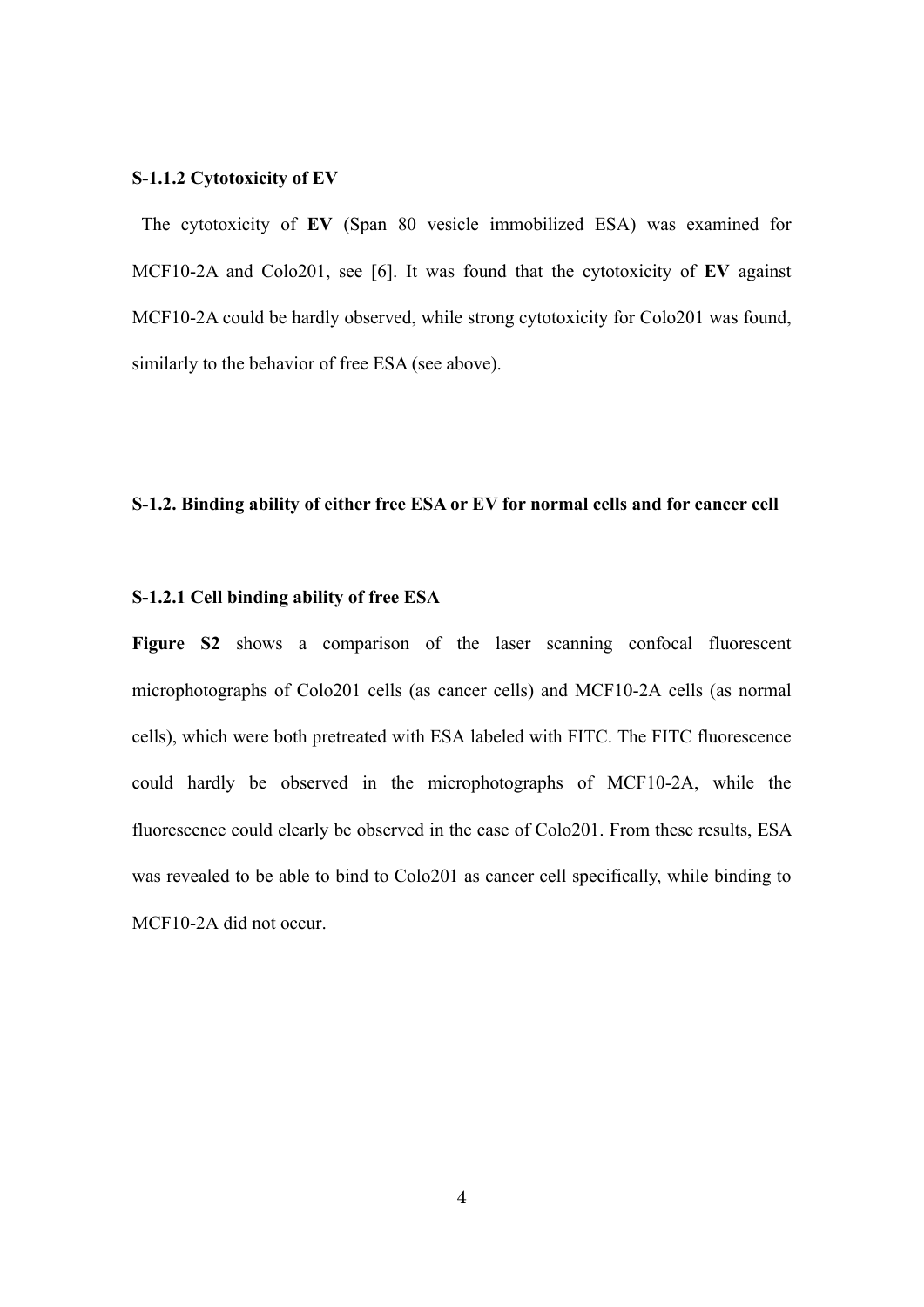

(a) MCF10-2A (b) Colo201

**Figure S2** Comparison of the laser scanning confocal fluorescent microphotographs of (a) MCF10-2A cells (as normal cell: non-tumorigenic epithelial cell line), and (b) Colo201 cells (as cancer cell: human colon adenocarcinoma), which were both incubated in ERDF medium supplemented with ESA labeled with fluorescent FITC for 3 hrs. The cells were observed after the incubation by a laser scanning confocal fluorescent microscope.

#### **S-1.2.2 Cell binding ability of EV**

 Binding experiments were carried out by using two kinds of normal cells, MCF10-2A and normal fibroblasts, and using Colo201, MCF-7 and Hela and HB4C5cells as cancer cells. Cancer-specific binding of Span 80 vesicles immobilized ESA (**EV**) was examined. **EV** encapsulating FITC were added to the culture medium of each cell line (Colo201, MCF-7. Hela, HB4C5, MCF10-2A and normal fibroblasts), and cultured for 3 h. Afterwards, the cells were washed with cold PBS, and the FITC intensity in the cells was analyzed by flow cytometry, see [4] for details. **EV** was found to specifically bind to the cancer cells (Colo201, MCF-7. Hela, and HB4C5), but not to the normal cells (MCF10-2A and normal fibroblasts), smililarly to what was observed in the experiments with free ESA labeled with FITC.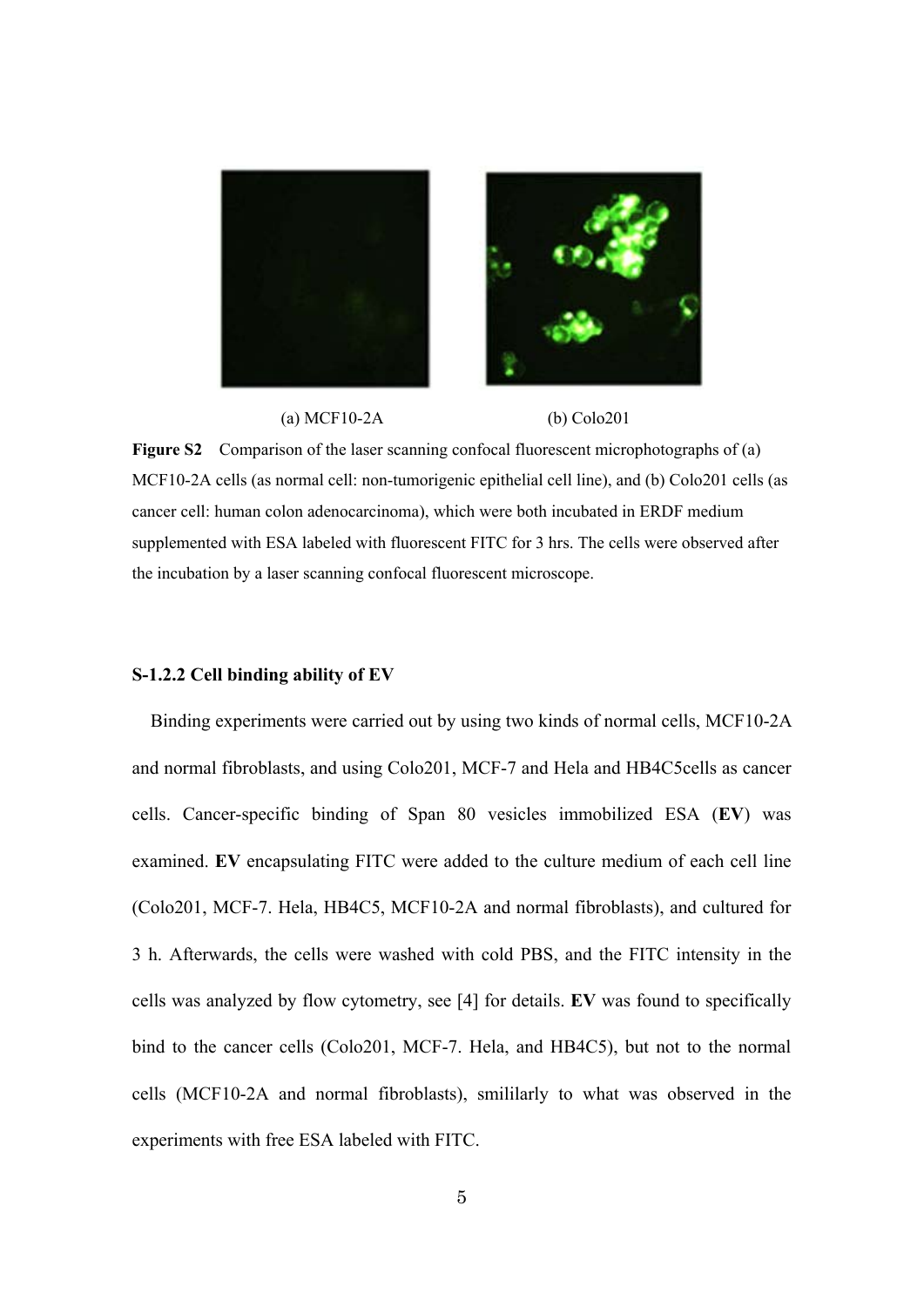## **S-2 Comparison of the effect of free ESA on the cell viabilities of osteosarcroma and carcinoma cells**

The effect of ESA on the viabilities of osteosarcroma cells was compared with the effect of ESA on the viabilities of carcinoma cells, as previously determined [4]. MCF-7 cells and Hela cells were used as carcinoma cells [4], and OST cells and LM8 cells (this work) were used as a sarcoma cells. At the same concentration conditions of free ESA (50  $\mu$ g/ml), the viabilities of the carcinoma cells (elapsed time = 72 hours, [4]) were estimated, followed by comparing with the viabilities of the sarcoma cells (elapsed time = 24 hours or 48 hours, this work). The data are shown in **Table S1** and indicate that the antiproliferative activity of free ESA in sarcoma cells is higher than the activity of free ESA in carcinoma cells, because the viabilities of the sarcoma cells (elapsed time  $= 72$ ) hours) decreased stronger as compared to the viability decrease for the carcinoma cells, even in the case of the sarcoma cells the elapsed time was shorter (24 hours or 48 hours). The reason of the difference of the antiproliferative activity between carcinoma cells and sarcoma cells may be due to differences in the carbohydrate structure in the two cell types.